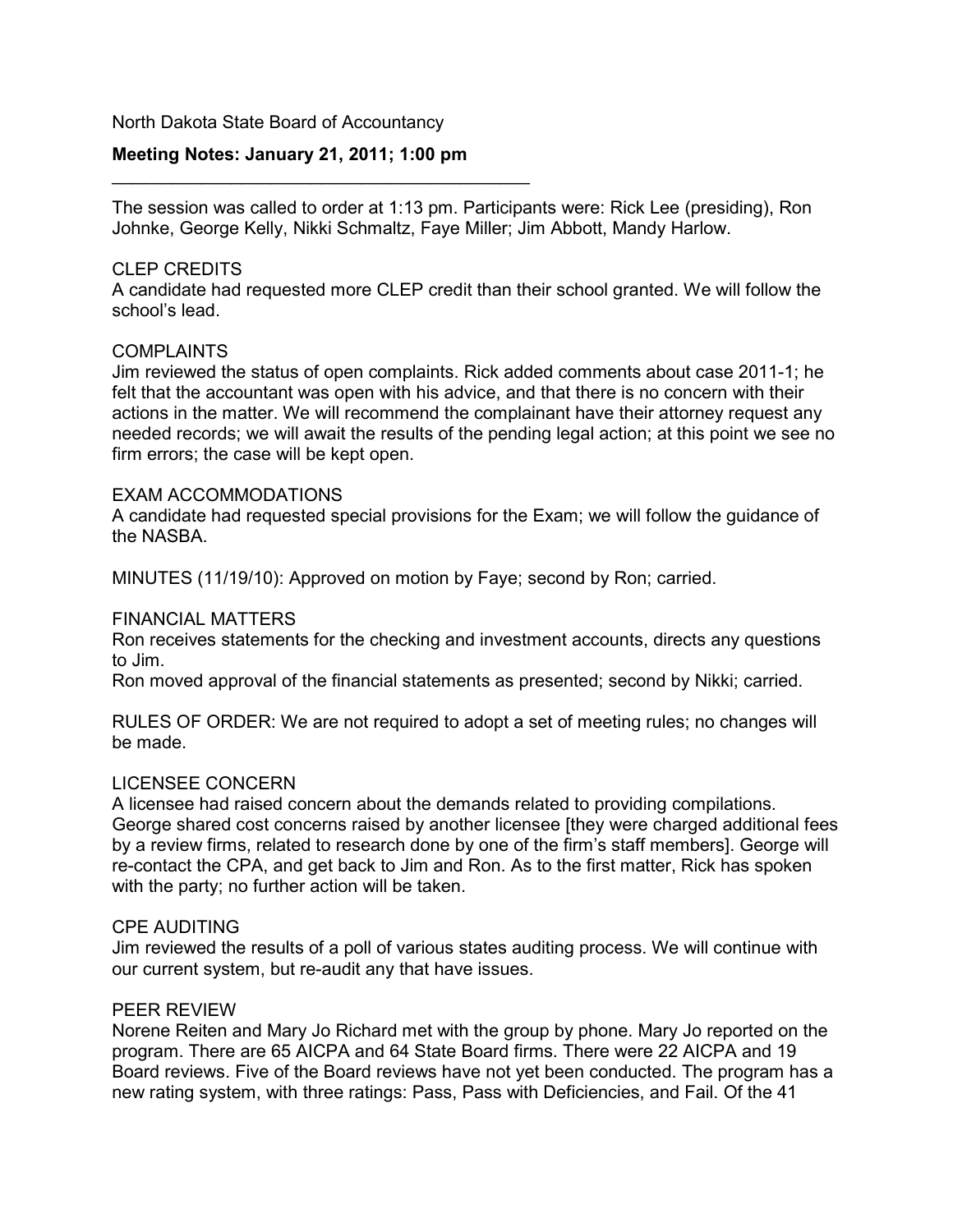accepted reviews for 2010, 37 were Pass ratings, 4 were Pass with Deficiencies. Typical issues are inadequate library or CPE; there have been issues with the new Risk Assessment standards. An AICPA oversight visit occurred in 2010; in 2011, the program will conduct its own program oversight. A new oversight report will sent in by April. Costs were reviewed: Board reviews have a \$420 admin. fee every 3 years (if the firm has a Society member on staff; \$480 otherwise). AICPA firms pay annually, based on their licensee numbers – from \$120 to \$180. Mary Jo and Norene left the meeting at 2:13 pm.

NEXT MEETING: May 13, 2011 at 11:30 am.

ADJOURNED at 2:15, on motion from George; second by Faye.

Secretary Date

\_\_\_\_\_\_\_\_\_\_\_\_\_\_\_\_\_\_\_\_\_\_\_ \_\_\_\_\_\_\_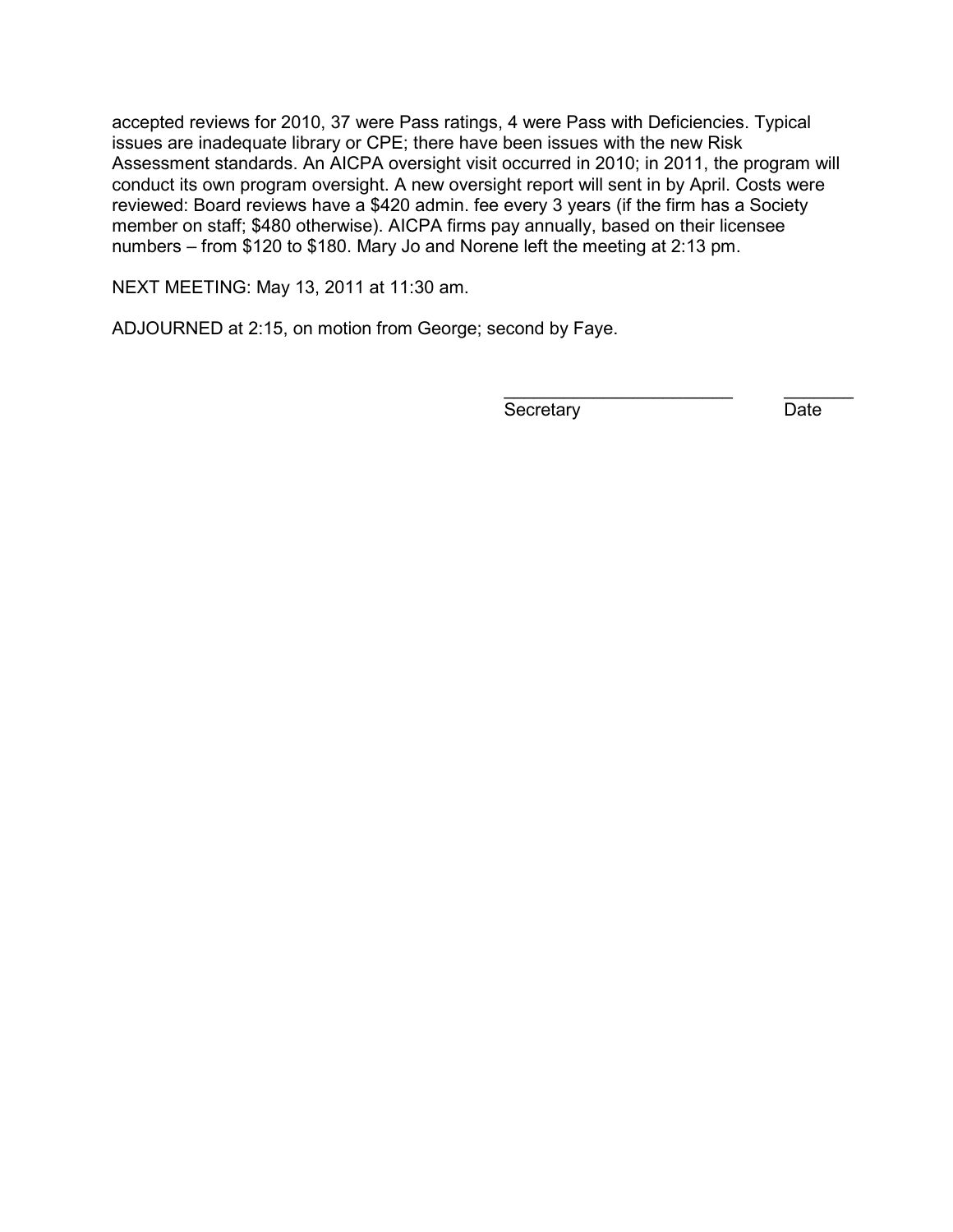### North Dakota State Board of Accountancy **Meeting Notes: May 13, 2011**

The meeting began at 11:43, with Rick Lee presiding. Other participants were: Nikki Schmaltz, George Kelly, Faye Miller, Ron Johnke, Jim Abbott, and Mandy Harlow.

MARCH 21, 2011 MINUTES: Approved [Motion by Faye; second by Nikki; carried].

### FINANCIALS (MARCH 31, 2011)

Jim will check on the (\$2.07) interest receivable item and the \$.04 entry in CPA/LPA license fees. He will also check on the status of equipment replacement; there was encouragement to use the available capital equipment funds, to avoid future need for substantial replacements. It was suggested that we inquire about free maintenance coverage during a period of time after a copier purchase. The financials and disbursements were approved [motion by George; second by Faye; carried].

### 2011 BUDGET

Changes to be made: reduce Benefits by \$7000, increase compensation \$10000, increase shared services \$6500 [i.e. add \$10K; subtract \$3500] – net change +\$3500. Jim will visit with an IT consultant about our data backup process, and whether there is a better method; results will be brought to the Joint Society / Board meeting. The budget was approved [motion by Nikki; second by Ron; carried].

### JOINT COMP & EQUIPMENT COMMITTEE

Rick and Faye will serve on this team, with a meeting likely to be in Bismarck, which Jim will arrange. We will ask the Society president to share the staff responses to their ED evaluation. It was suggested that the Society and Board representatives could share their evaluative input and compare evaluation forms. Jim will contact the SD and MN boards to obtain their board and staff ED evaluation forms, which will be forwarded to Rick.

### PEER REVIEW UPDATE

We are now utilizing the Facilitated State Board Access database, to obtain Letters of Acceptances for peer review due for submission this year. Any that are not available are being requested of the firm.

NEXT MEETING: will be July 18, at 11:30, in Grand Forks, at the office of Brady Martz.

ATTEST SERVICES: Agreed-Upon Procedures and Exams of Prospective Financial Information are attest services, but are not considered audit, review or compilation services. They are not included as services requiring peer review in ND rule. Jim will add a file reminder about this issue, for consideration when future rule changes are made. Revised wording could refer to AICPA program details and not cite specific services.

### PEER REVIEW EXTENSION

A 1 year cycle change was approved for a practitioner who had requested the extension due to health issues.

### REINSTATEMENTS

Reinstatement of certificate # 759 was deferred; the CPA will be invited to the next meeting and asked to explain why reinstatement should be granted, what procedures will be enacted to avoid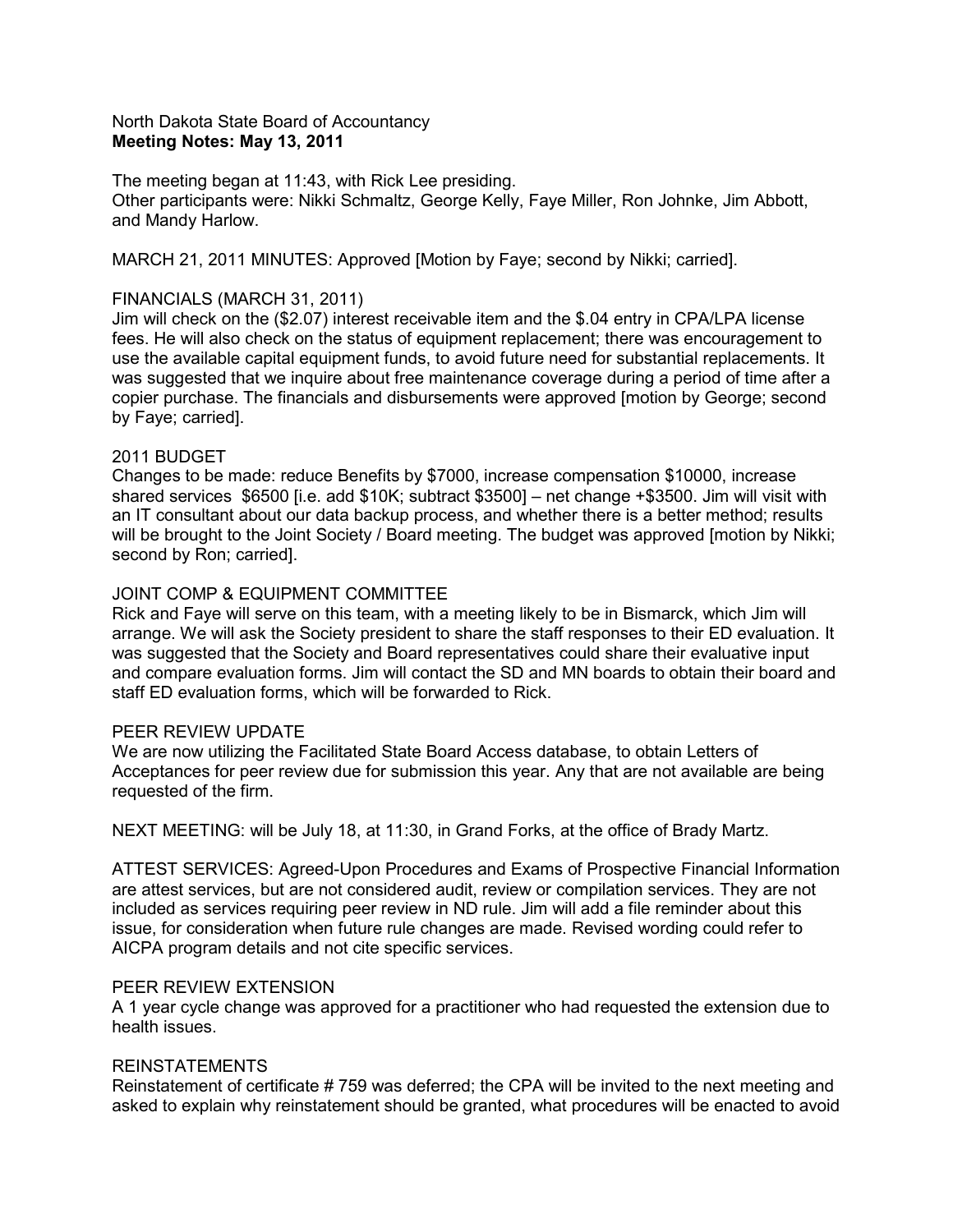recurrence of past client access problems. The CPA will also be expected to provide proof of meeting the 6/30/11 CPE requirements, and also execute an agreement calling for immediate certificate relinquishing if problems recur.

Jim will draft the letter and have it reviewed and issued by legal counsel.

Three reinstatements (certificates 4524, 1561 & 3946) were approved [motion by George; second by Faye; carried].

## COLLEGE CREDITS – PRIVATE SCHOOL

The Minnesota School of Business is similarly accredited as was Aakers (formerly not accepted by the Board). UND and U of M – Moorhead do not accept their credits; the MN Board of Accountancy does. The Board will not accept these credits, for satisfying the education requirements of certification.

An additional item was made available for review, relating to a national firm settlement action.

## COMPLAINTS

2011-2. Closed [motion of George; second by Rick; carried]

2011-1. Rick will contact the accountant about the status of legal action; the file will be kept open.

2010-2. We will continue to monitor the case; it is being investigated by another party.

2011-3. We will inform the complainant that the case will be closed, unless they respond to our inquiry.

2011-4. We will write to the complainant, including a mention of board discomfort.

Jim informed the group about a number of other matters:

- a firm advertising audit and other services, but not having a firm permit; the firm agreed to fix the messages. We will view the website, to see if the changes have been made.
- a firm listing within a city Chamber of Commerce directory did not have an accounting disclaimer; no action will be taken.
- a MN firm cited a Fargo mailing address (PO Box); we withdrew our concern.
- a CO CPA uses "CPA" on his website, but has only an ND address; we have written to the CPA.
- there are documents still wanted by the complainant in a closed case; Jim will pursue this further.

ADJOURNED: at 2:21 pm [motion by George; second by Nikki].

Secretary Date

\_\_\_\_\_\_\_\_\_\_\_\_\_\_\_\_\_\_\_\_\_\_\_ \_\_\_\_\_\_\_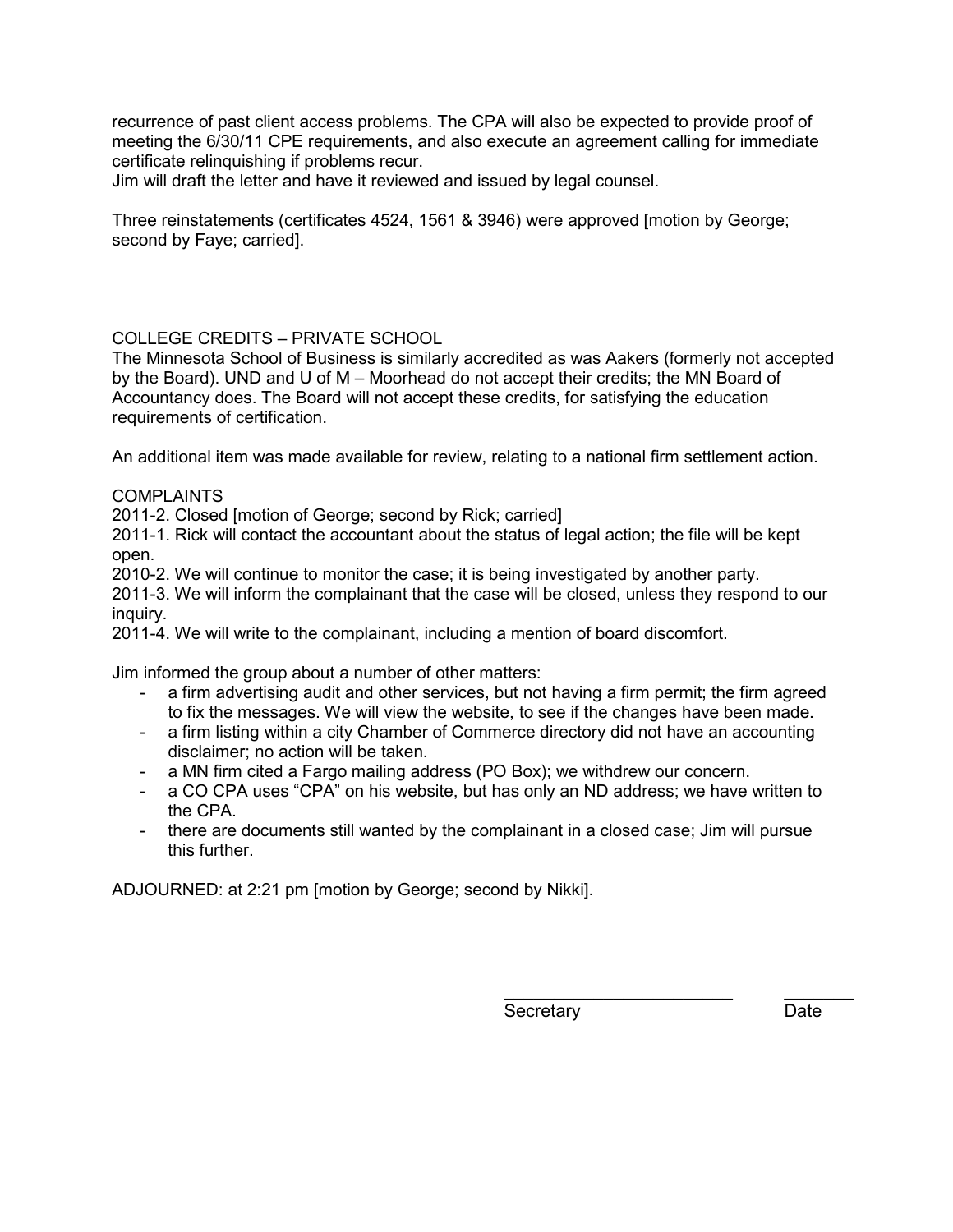# North Dakota State Board of Accountancy **Meeting Minutes: July 18, 2011**

The meeting was called to order at 11:47; Rick Lee presiding. Other meeting participants were: Ron Johnke, George Kelly, Nikki Schmaltz, Faye Miller, Mandy Harlow, Jim Abbott and Randy Roder.

## **MINUTES**

The May 13, 2011 minutes were approved [motion: Faye; second: Nikki; carried].

## OFFICER SELECTION

George nominated Rick to serve as president; Nikki seconded; motion carried. George nominated Ron to serve as Secretary; Nikki seconded; motion carried.

## REINSTATEMENT

Randy Roder was present in regard to reinstatement of his license. He left the meeting for about an hour, while related records were sought. When the CPA returned, he explained his situation, and was encouraged to inform the Board if an issue arises. CPE certificates were provided to the Board. Reinstatement will be granted, with an agreement to relinquish if legitimate concerns arise. Mr. Roder left the meeting. It was suggested that concerns need to be put in writing. Verification is needed for one of the completion certificates.

# FINANCIAL REPORT (6-30-11)

Jim will check on the staff services and rental accounts, re. the variances from budget, and notify the Board of the discount rate paid for credit card purchases. Disbursements (13821 to 13908) were approved [motion by Ron; 2ND: George; carried]. Ron reviewed his internal control procedures.

## GOVERNOR MEETING

The idea was shared about having a meeting with the Governor, to explain our procedures, financing, etc., as well as the results of a Washington State study comparing the performance of separate agencies vs. consolidated operations. It was mentioned that perhaps we could meet with legislators, if we are not able to arrange a Governor meeting; having a later meeting with legislators was also mentioned.

## BLUE RIBBON PANEL

One question here is whether to comment on such national standards issues. No action was taken on whether to create a separate standards body, but board members can respond individually.

# CPA-VERIFY

There was no objection to participating in this public licensee database being developed by NSABA.

# EXAM INSPECTION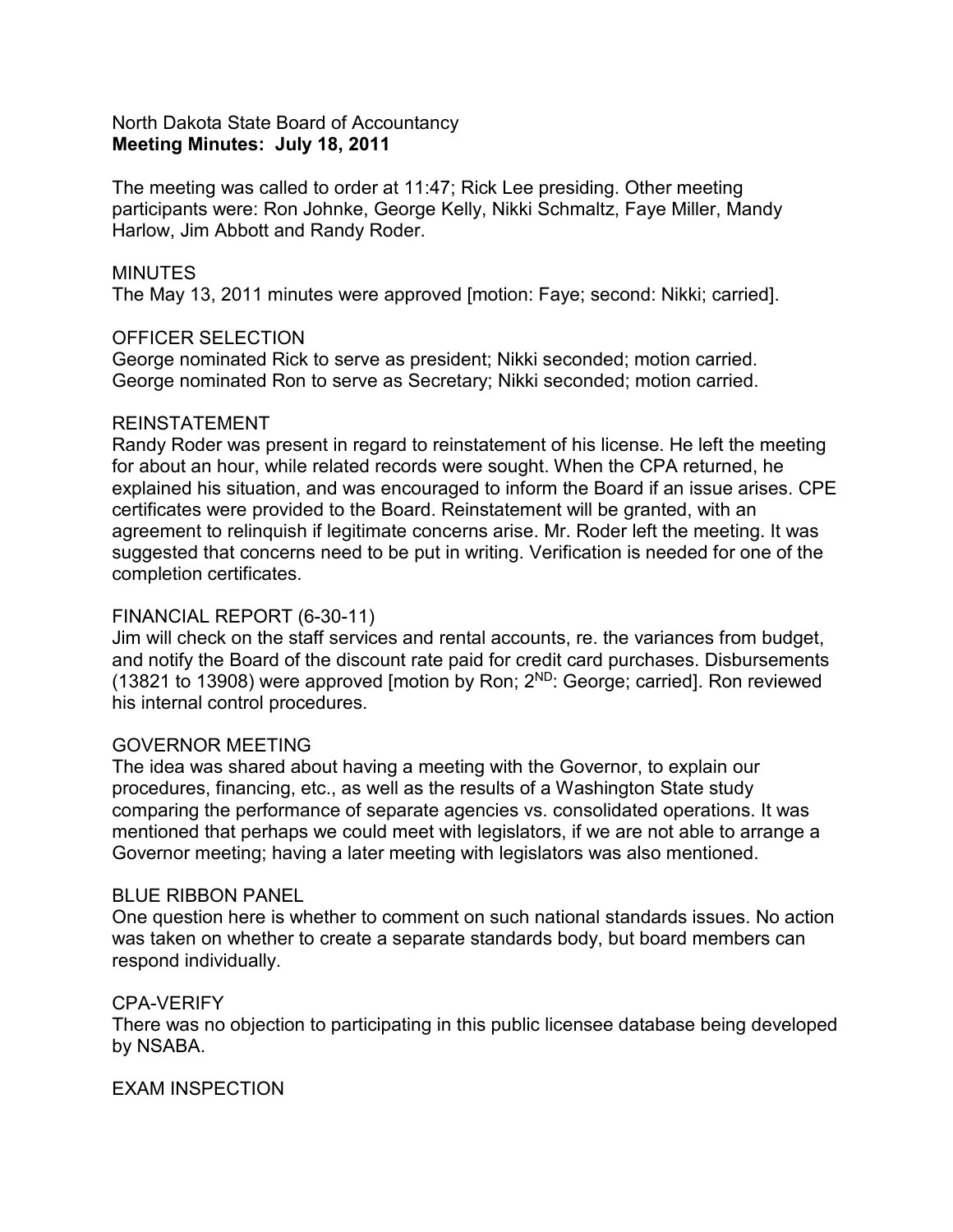We have been asked to conduct a site visit of the Bismarck exam site, and Faye agreed to do so.

# NASBA Regional Report

Jim reported on various items from the regional meeting. Faye attended the eastern meeting, and reported that NASBA encouraged committee volunteering. Jim did a technology presentation in the western meeting, and did well. Faye reported that NASBA has divested 60% of CPAES, and a new Ethics membership is available.

# SERVICES PROVIDED WITHIN NON-LICENSED FIRM

Farm Credit Services has expressed a desire to use a different title for material they provide clients. Jim reviewed his response to their inquiry. It was suggested that we need to know such things as the number of clients that are provided statements, is the company limited to serving only loan clients or capital accounts holders, whether clients need to be farmers. Also mentioned was that we would like examples of what they wish to do. We will request that they share their wishes two weeks in advance; these would be circulated to the Board members, as well as legal counsel.

## REINSTATEMENT

The certificate of David Nameniuk will be reinstated.

## **COMPLAINTS**

2010-2. This case is in a "monitoring" status; it is being investigated by another party. 2011-1. We are awaiting court action.

2011-5. There was no objection to closing this case.

2011-6. The issues involved are legal matters; there was no objection to closing the case.

It was noted that an "accused" firm should be notified of closure if they likely knew of the complaint.

NEXT MEETING: to be arranged around the Governor's schedule.

# **STAFFING**

The Board met without staff present; Faye shared comments she had earlier shared with Jim.

Faye and Nikki will represent the Board on a joint committee to examine E.D. compensation.

Full complaint files will be provided to the Board, with updates if the case returns at a later meeting. It was suggested to set a time for Farm Credit to appear, and have legal counsel participate if controversy is likely.

ADJOURNED: 3:25 pm.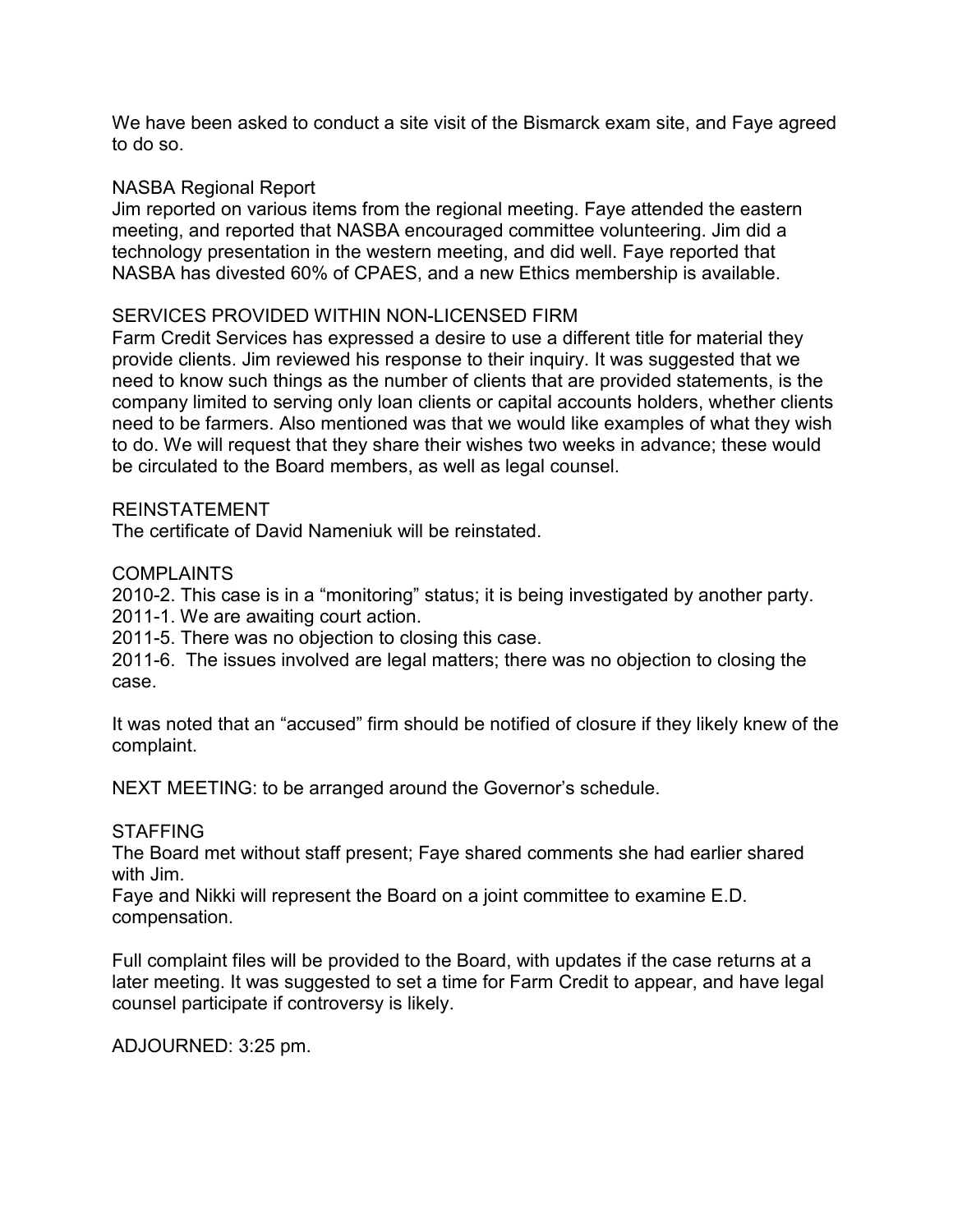Secretary Date

\_\_\_\_\_\_\_\_\_\_\_\_\_\_\_\_\_\_\_\_\_\_\_ \_\_\_\_\_\_\_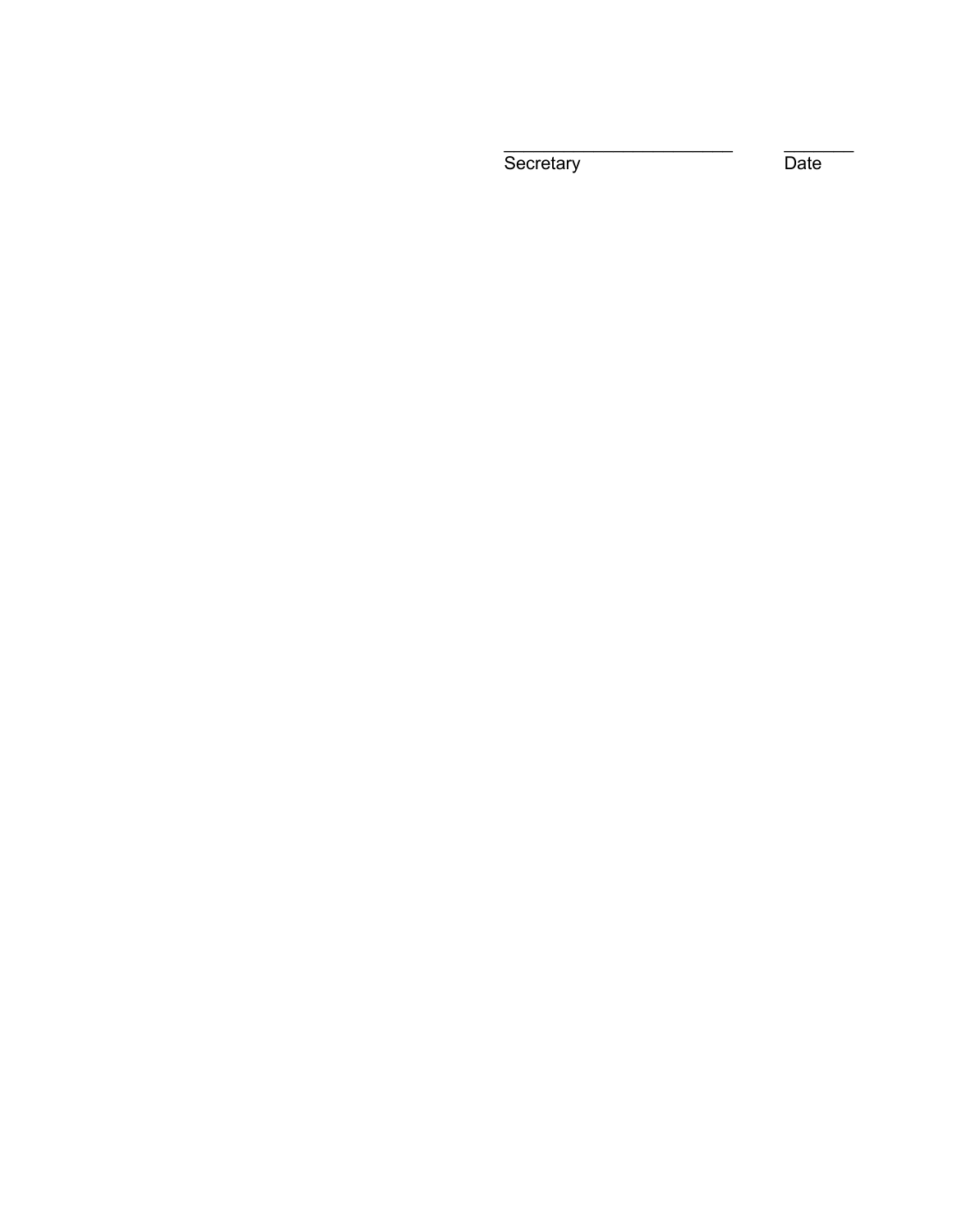## **North Dakota State Board of Accountancy**

\_\_\_\_\_\_\_\_\_\_\_\_\_\_\_\_\_\_\_\_\_\_\_\_\_\_\_\_\_\_\_\_\_\_\_\_\_\_\_\_\_\_\_

Meeting notes: Nov. 18, 2011

The meeting began at 11:47 am. In attendance were: Rick Lee, Nikki Schmaltz, Ron Johnke, Faye Miller, George Kelly (by phone), Mandy Harlow and Jim Abbott.

### SPECIAL REQUESTS

Abbott reviewed requests for approval from AgCountry to change the names of the financial reporting division and its personnel. A key issue is that of CPAs being affiliated with plain paper financials. The group felt that use of a disclaimer was appropriate, and a fairly widespread use. Mentioned were the idea of contacting staff CPAs to inform them of obligations & restrictions, and requesting ongoing notice of CPAs who are on staff with the firm.

#### MINUTES OF JULY 18 MEETING

Faye moved approval of the minutes [one change needed near the end, to remove the words "she had"]; George seconded; motion carried.

#### FINANCIAL INFORMATION

An additional 1% contribution is required into the NDPERS retirement fund, plus a 1% contribution from staff. Jim will check whether benefit payouts have been changed. Nikki moved that if employees do not receive comparable benefit, the Board will cover the employee portion; second by Ron; carried.

Jim will check whether reimbursement has been received for Faye's meeting costs. He will also check on disbursement 14021 and 14022, and send a note of explanation to the Board. Ron moved approval of payments 13909 through 14032; second by Faye; carried.

Ron commented that he receives bank and brokerage statements directly from the institutions, and receives expense reports; there have been no issues of concern. Rick mentioned being contacted by the auditors.

### GOVERNORS OFFICE MEETING

Nikki reported on meeting at the Governor's Office, with Attorney General Drew Wrigley, Chief of Staff Ron Rauschenberger, and OMB head Pam Sharp (plus Faye, George and Jim). The meeting provided information about the work of the Board, such as its licensing and oversight. The meeting was considered a good idea, and should be repeated in the event of personnel changes. There was some surprise that we would be concerned about agency consolidation.

### PEER REVIEW CYCLE

Jim introduced the idea of a potential change in the peer review system – allowing a 3 year extension on the due date of firms with very clear results on their peer review. The idea of "smart, efficient regulation" is a good one, but with peer review, there is question about where to draw the line as to what constitutes a "clear" review. There could be considerable pressure exerted by reviewed firms wanting a clean review, and the peer review process still has subjectivity within it.

#### REINSTATEMENTS

Mandy reviewed the eight requests for reinstatement. In the future, staff will bring only those requests that have met all relevant conditions. There are 11 non-renewed North Dakota licensees, and we will issue public notice that they are not licensed; there was no objection to purchasing advertising space to make this known.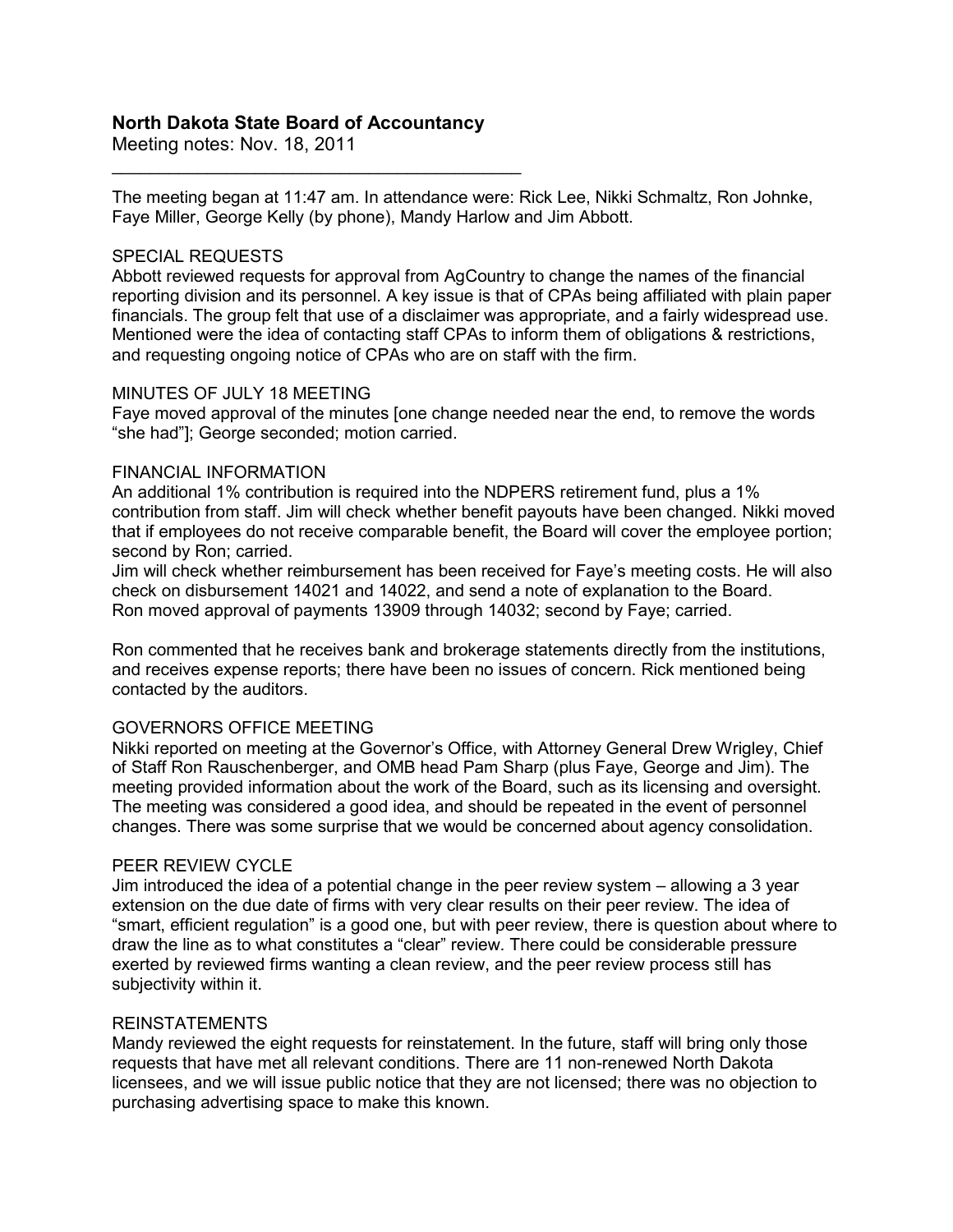Ron moved approval of six reinstatements: Karin Hegstad, Jeff Johnson, Mike Weigel, Garvin Osteroos, Todd Schmalenberger and Michael Munns. Seconded by George; carried. Reinstatement was not approved for the two remaining cases, as they have not met relevant conditions.

#### STAFF COMP. REVIEW

Jim will obtain the SEA survey of compensation, and comp. information from other state boards. BREAK

#### SPECIAL REQUESTS

Wayne Carlson and Patti Sell of AgCountry joined the group. They had earlier sent correspondence requesting approval to rename their financial records department and its staff titles. They have submitted similar information to the Minnesota Board of Accountancy. Instead of "Records Department" and staff titles of "records specialist", the preference would be to use Farm Accounting Services and accounting specialist. AgCountry is a government sponsored entity, but is owned by coop members. They supply such services as insurance, tax, records, retirement planning, to farmers, and farmer-owned enterprises. The company proposed to use a disclaimer on the financial reports. They now prepare financial statements, provide bank reconciling, payroll, budgeting, annual balance sheets, etc. The term "records" doesn't capture what they do.

Two issues of concern to the Board are that marketing pieces should include a disclaimer, and that CPAs should not be associated with plain paper financial statements. At present some CPAs are involved in preparing financial statements, which is contrary to CPA standards requirements (SSARS 8).

Jim suggested visiting with the AICPA about the related standards, and perhaps having a joint meeting of NDSBA, AICPA and AgCountry. Faye will check on who to contact within AICPA on this matter.

Further information was provided about the operation of AgCountry. Individuals who own ag land or are actively engaged in farming are potential clients. The CoBank part of FCS provides loans for coops.

Marketing their services under the term accounting would be acceptable, with a disclaimer. The issue of CPA involvement in plain paper financials needs to be resolved. It was suggested to inquire of NASBA whether they have relevant information.

#### STAFFING AGREEMENT

The group discussed the payroll sharing arrangement. Nikki moved to extend the agreement for an additional 5 years; seconded by Ron; carried.

### **COMPLAINTS**

2011-1: The CPA spoke in court on the value of the company shares. A settlement was reached. There was no allegation in court of CPA misconduct. There was no objection to closing the case.

2011-7: There was no objection to closing the case.

2010-2: This is an ongoing matter being addressed by another party.